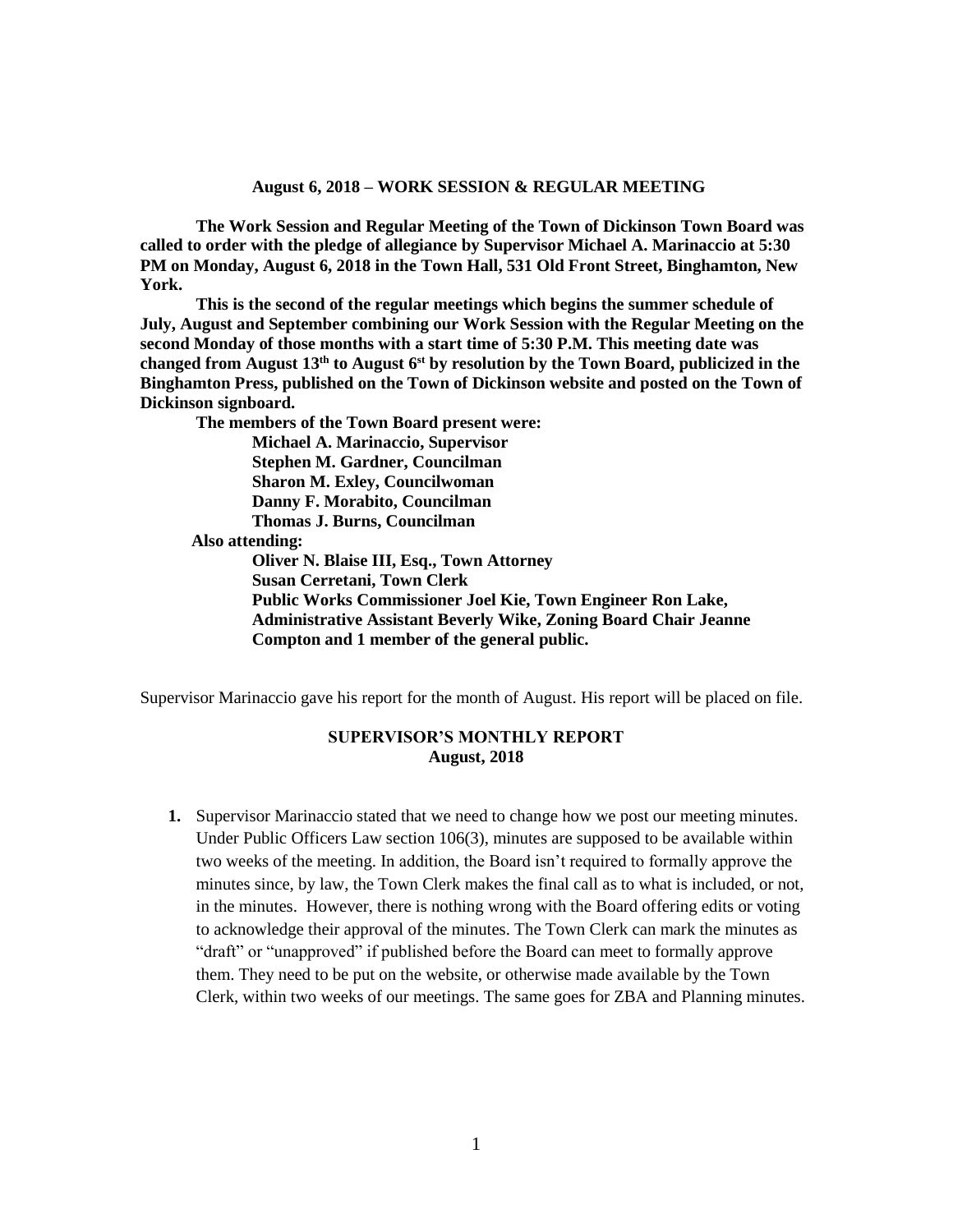# **SUPERVISOR'S REPORT CONT'D**

- **2.** The Town of Dickinson will proclaim August 12 as Jack Williams Day in the Town of Dickinson. A retirement reception will be held at the **Relief Pitcher** on Aug. 12, from 2 to 5 pm. Supervisor Marinaccio cannot attend due to being out of town but he will generate a proclamation and have it presented by Councilman Gardner.
- **3.** Councilperson Exley and Mr. Marinaccio will be meeting with Tom Pudish, President of the **Prospect Terrace Fire Company** to discuss the renewal of the fire protection contract. The date is set for Wednesday, Aug.  $8<sup>th</sup>$  at 5 pm at the fire station. Ms. Exley and Mr. Marinaccio will report the meeting results to the board.
- **4.** January 1, 2019, the **Enhanced Fire Fighters Cancer Disability Benefits** legislation, volunteer companies or fire districts must provide cancer coverage to volunteer firefighters who have at least five years of service and are also certified to provide interior structure services. NY State has yet to release the rules under which this program must operate. Expected cost to be no more than \$300 per qualifying firefighter.
- **5.** Town of Dickinson final 2018 State Equalization Rate is 74.63.
- **6. ACHIEVE** has successfully applied for a fireworks permit for their **Savor the Summer** annual event to be held on Thursday, August 23. Fireworks will begin around 9 pm.
- **7.** Sales Tax revenue for the 2<sup>nd</sup> quarter is \$225,842.42. Total revenue for our town year to date is \$433,085.19. We budgeted \$820,000 for the 2018 budget year.
- **8.** Fees due to the Town for inmates held at the **Broome County Jail** for non-Broome Country charges during the 2nd quarter for 2018 are \$14,719.11.
- **9.** Supervisor Marinaccio continues to receive complaints regarding vehicles speeding on Market St. He received a video of one vehicle that is constantly observed speeding and going through the stop sign. A copy of the video was sent to the Sheriff's Department.
- **10.** Supervisor Marinaccio received a message from **BOCES Superintendent** Allen Buyck informing him why there has not been a lot of activity recently on the building project on Glenwood Road. Mr. Buyck stated "The State Education finally got around to reviewing the lease agreements, they notified us of some issues that they had. I personally went to Albany yesterday to talk to the **Commissioner of Education** and we are working through some alternate arrangements with the builder that will satisfy her concerns. Our goal is to get this back on track as soon as we can. In the meantime, we instructed the builder to stop any further work until we get this resolved."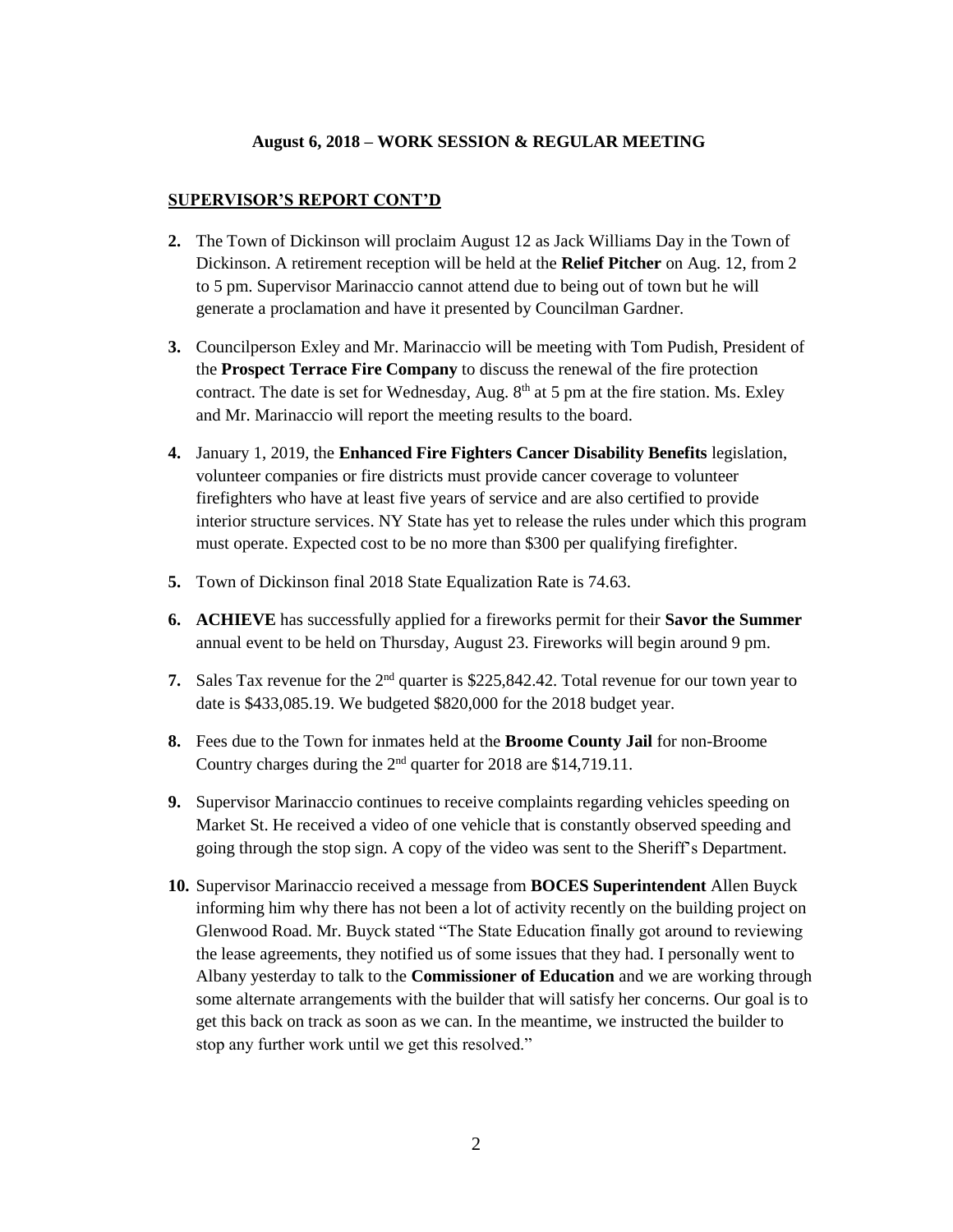## **SUPERVISOR'S REPORT CONT'D**

#### **Code Violations Report**:

- **1.** 143 Glenwood Rd., lawn not mowed, shopping cart in driveway, various debris left in yard
- **2.** 62 Sowden, garbage at curb, mattress, etc.
- **3.** 354 Prospect, garbage in trailer

## **Dog Control Report**

The July Dog Control Officer report was submitted to me for both the village and the town: stray dogs running lose and captured, stray pit bull in resident yard, dog owner showed up before capture, was given a warning. Call came in on 2 dogs fighting, both owners had dogs on a leash, neither party wanted to press charges, **Broome Security** was involved.

## **NYSEG Warning Letter:**

No warning letters issued to property owners by **NYSEG** this month.

# **PUBLIC COMMENTS:**

No comments heard.

## **COMMITTEE REPORTS**

- **PUBLIC WORKS**
	- o Councilman Gardner had nothing to report.
- **FINANCE**

## **SUPERVISOR'S MONTHLY FINANCIAL REPORT**

Councilman Morabito made a motion to approve the **June 2018 Supervisor monthly report** seconded by Councilman Gardner. All in favor.

## **TOWN COURT MONTHLY FINANCIAL REPORT**

Councilman Morabito made a motion to accept the Financial Report for the **Town of Dickinson Court** for the month of **June, 2018** in the amount of **\$40,578**. On a motion of Councilman Morabito and seconded by Councilman Burns.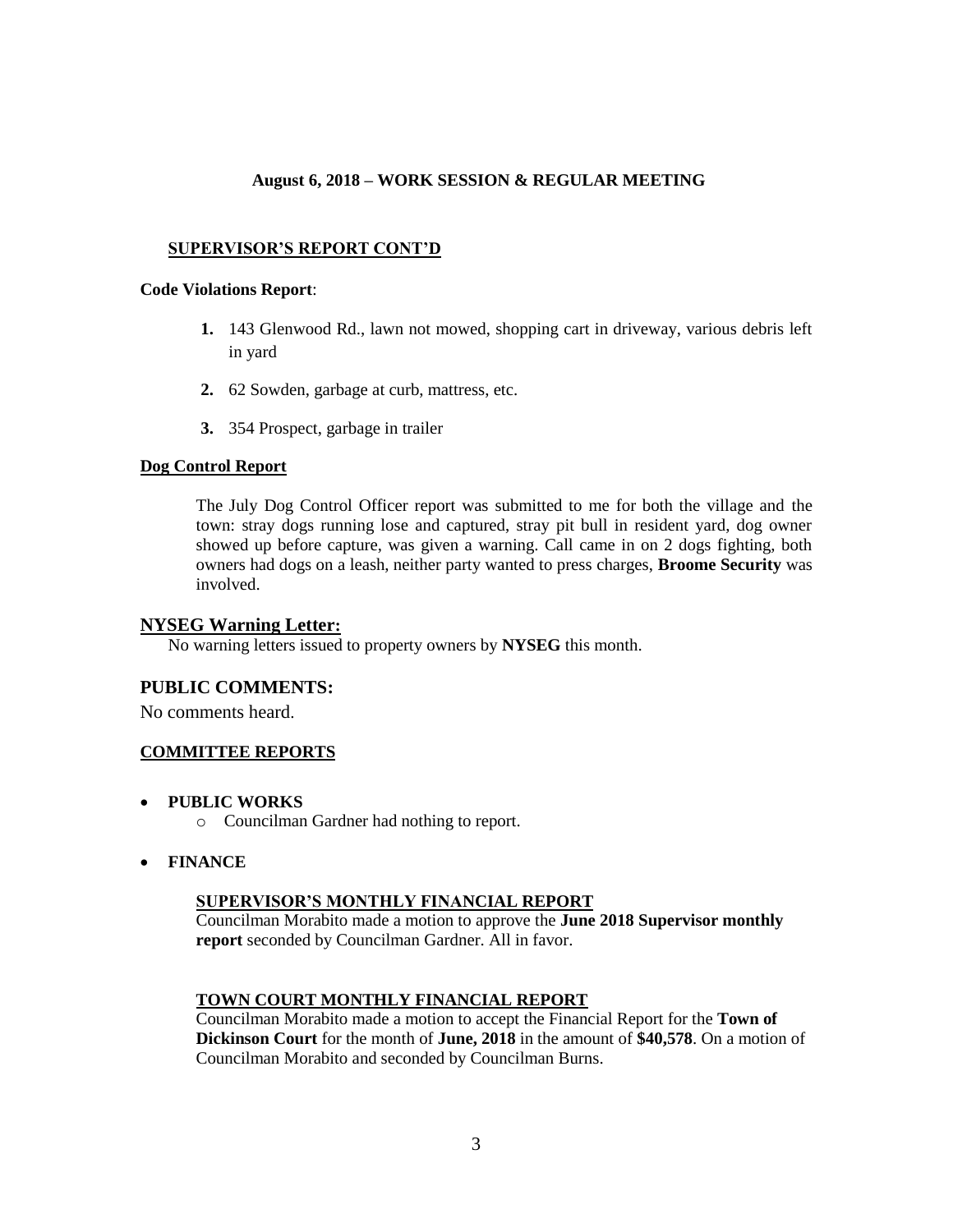### **TOWN COURT MONTHLY FINANCIAL REPORT CONT'D**

 Town portion: \$8,149.50 State portion: \$31,424.00 County portion: \$952.00 Total: \$40,578.00 All in favor.

#### **TOWN CLERK MONTHLY FINANCIAL REPORT**

Councilwoman Morabito made a motion to accept the **July, 2018 Monthly Financial Report** for the **Town Clerk in the amount of \$1,713.00.** On a motion by Councilman Morabito seconded by Councilwoman Exley. All in favor.

| July 2018 in the amount of \$1,713.00: |            |
|----------------------------------------|------------|
| <b>NYSDOH</b>                          | \$90.00    |
| NYS Ag & Markets spay/Neuter program   | \$49.00    |
| <b>Supervisor Town of Dickinson</b>    | \$1,713.00 |

### **ABSTRACTS FOR APPROVAL**

On Motion from Councilman Morabito, seconded by Councilman Burns to approve **abstract # 8**, dated **August 6, 2018** in the amount of **\$496,266.72.** Vote Ayes- 5, Nays-0, Absent-0.

> Supervisor Marinaccio voting Aye Councilman Gardner voting Aye Councilwoman Exley voting Aye Councilman Morabito voting Aye Councilman Burns Aye

Unanimously passed and noted as duly adopted.

### **Abstract Summary of Audited Vouchers for Funds respectively in the amount(s) of \$496,266.72.**

#### **Voucher #08 for August 2018 in the amount of \$496,266.72:**

| <b>General Fund</b>          | \$52,092.96  |
|------------------------------|--------------|
| <b>Part Town</b>             | \$0.00       |
| <b>Highway</b>               | \$92,718.81  |
| <b>Fire districts</b>        | \$0.00       |
| <b>Light Districts</b>       | \$3,727.26   |
| <b>Sewer Operating Dist.</b> | \$190,902.34 |
| <b>Water Operating Dist.</b> | \$156,825.35 |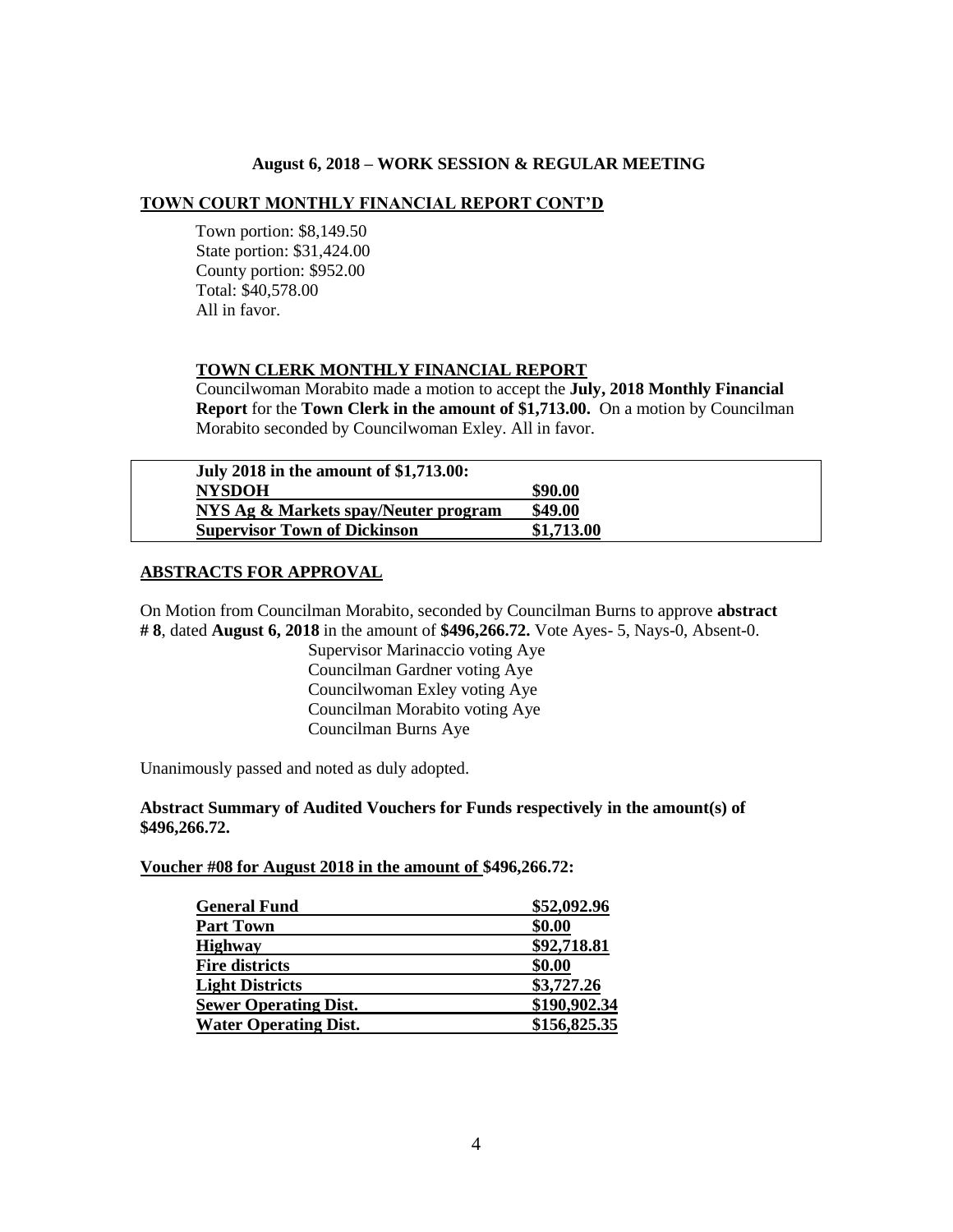## **PERSONNEL**

o Councilwoman Exley had nothing to report.

# **PLANNING**

o Nothing to report.

# **APPROVAL OF MINUTES**

On a motion by Councilwoman Exley seconded by Councilman Gardner to approve the **Work Session and Regular Meeting Minutes of July 09, 2018**. All in favor.

- Supervisor Marinaccio mentioned that he is concerned about abandoned properties in the town.
- The **Sunrise Terrace Association** held a meeting July 11<sup>th</sup> at the Town Hall and formed committees.
- There will be an Ice Cream Social at the **Children's Home** on August 14<sup>th</sup> from 5-8 pm.
- The **Dormitory Grant** is still in effect. Public Works Commissioner Kie is obtaining bids for automatic doors.

## **ATTORNEY**

### **AGREEMENT FOR SEWER HOOKUP ON TERRACE DRIVE**

Attorney Blaise spoke to the issue of a sewer break on Terrace Drive. He stated that Public Works Commissioner Kie secured quotes for the homeowner for a connection into the sewer. The resident was given two options, each with their specific requirements: Option A: connecting into Terrace Drive Option B: Going down to Sunrise Drive Attorney Blaise will follow up with the homeowner this week.

## **RESOLUTION 2018-22**

The following Resolution was offered by Councilman Morabito, who moved its adoption, seconded by Councilman Burns to wit:

BE IT RESOLVED, by the Town Board of the Town of Dickinson, Broome County, New York as follows:

### **RESOLUTION TO SCHEDULE A PUBLIC HEARING FOR SEPTEMBER 10th AT 5:30 PM TO REVISE THE DOG LICENSING LATE FEE DEADLINE FROM 60 DAYS TO 15 DAYS AFTER THE EXPIRATION OF THE LICENSE.**

The question of adoption of the foregoing Resolution was duly put to a vote on roll call which resulted as follows: All in favor. Vote  $Ayes - 5$ , Nays  $- 0$ , Absent -0.

Supervisor Marinaccio voting Aye Councilman Gardner Aye Councilwoman Exley voting Aye Councilman Morabito voting Aye Councilman Burns voting Aye

All in favor.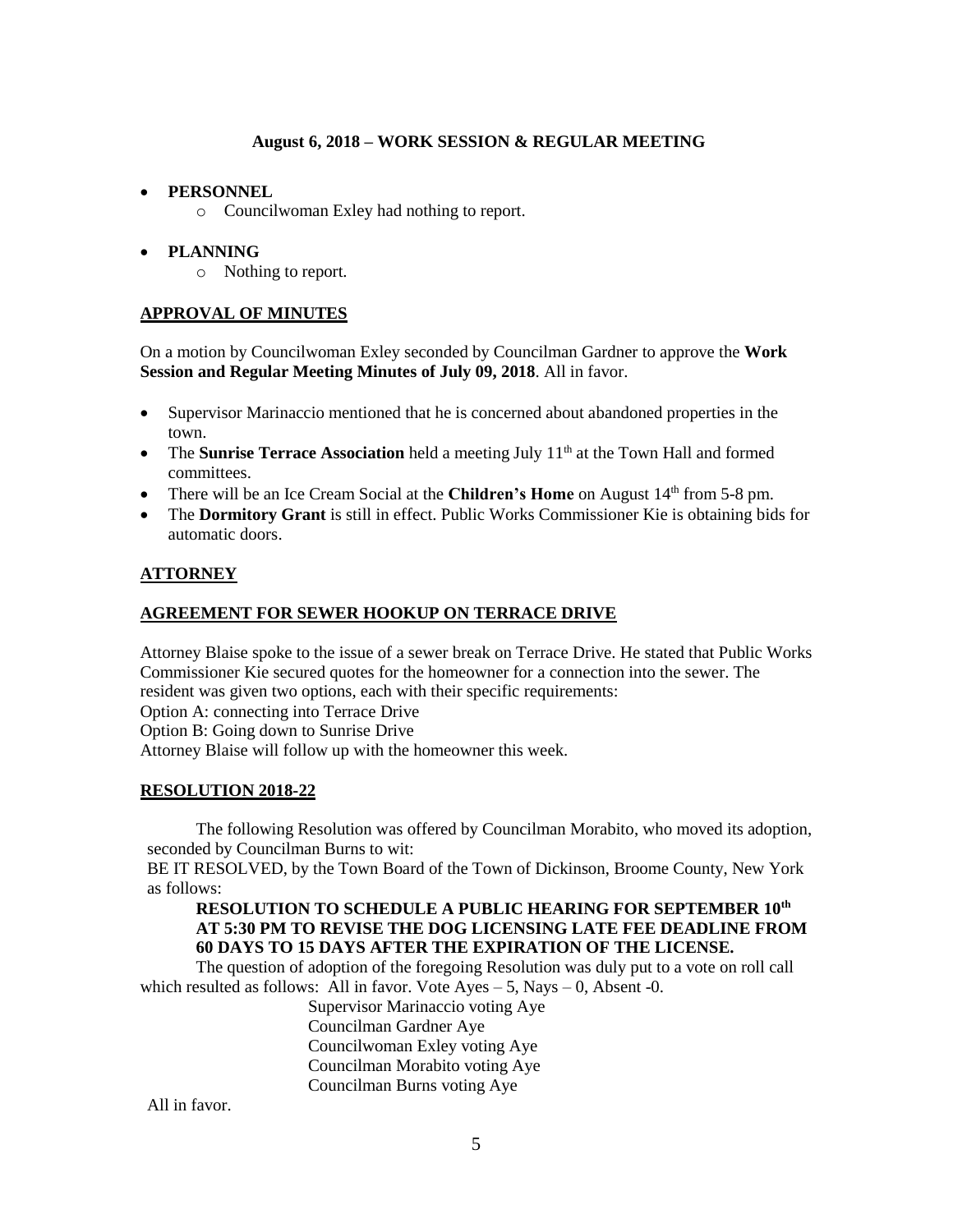#### **RESEARCH CEMETERY FUNDS**

There is a sum of \$56,000 in the cemetery account that is not available to the town. The town can only use the interest income from the account which amounts to approximately \$3.00/year. The money is for perpetual care. The law was in place when the Town took the cemetery over. It pertained to private cemeteries but does not pertain to municipalities.

We would like to gain access, with court approval, to open up the restricted funds. The Town would then place the monies into a savings account to gain interest and use the money to help offset the cost of the cemetery.

The research would be outside the retainer because it would be considered 'specialized work.' Attorney Blaise will look at the auditor's notes, prepare court papers and prepare a formal petition to be presented in Supreme Court.

If the funds are released, the money would then be applied to the retainer charges.

### **RESOLUTION 2018-23**

The following Resolution was offered by Councilman Gardner, who moved its adoption, seconded by Councilwoman Exley to wit:

BE IT RESOLVED, by the Town Board of the Town of Dickinson, Broome County, New York as follows:

## **RESOLUTION TO APPOINT OLIVER N. BLAISE III, ESQ. FOR LEGAL AND COURT PROCEEDINGS OUTSIDE THE RETAINER TO SECURE THE RELEASE OF THE RESTRICTIONS ON THE CEMETERY FUNDS AT A RATE OF \$200.00 PER HOUR WITH VOUCHERS TO BE SUBMITTED.**

The question of adoption of the foregoing Resolution was duly put to a vote on roll call which resulted as follows: All in favor. Vote  $Ayes - 5$ , Nays  $- 0$ , Absent -0.

Supervisor Marinaccio voting Aye Councilman Gardner Aye Councilwoman Exley voting Aye Councilman Morabito voting Aye Councilman Burns voting Aye

All in favor.

#### **REVIEW OF DRAFT OF TEMPORARY SIGN CODE**

Code Enforcement Officer Stephen Rafferty and Town of Dickinson resident Jim Love workedtogether to develop and submit a draft of the revised temporary sign code. A new section exempt signs was added, political signs remained the same, new regulations for temporary signs limiting the time and size, and a new section on construction site signs. These regulations were a combination of ordinances in Vestal, Chenango and Union.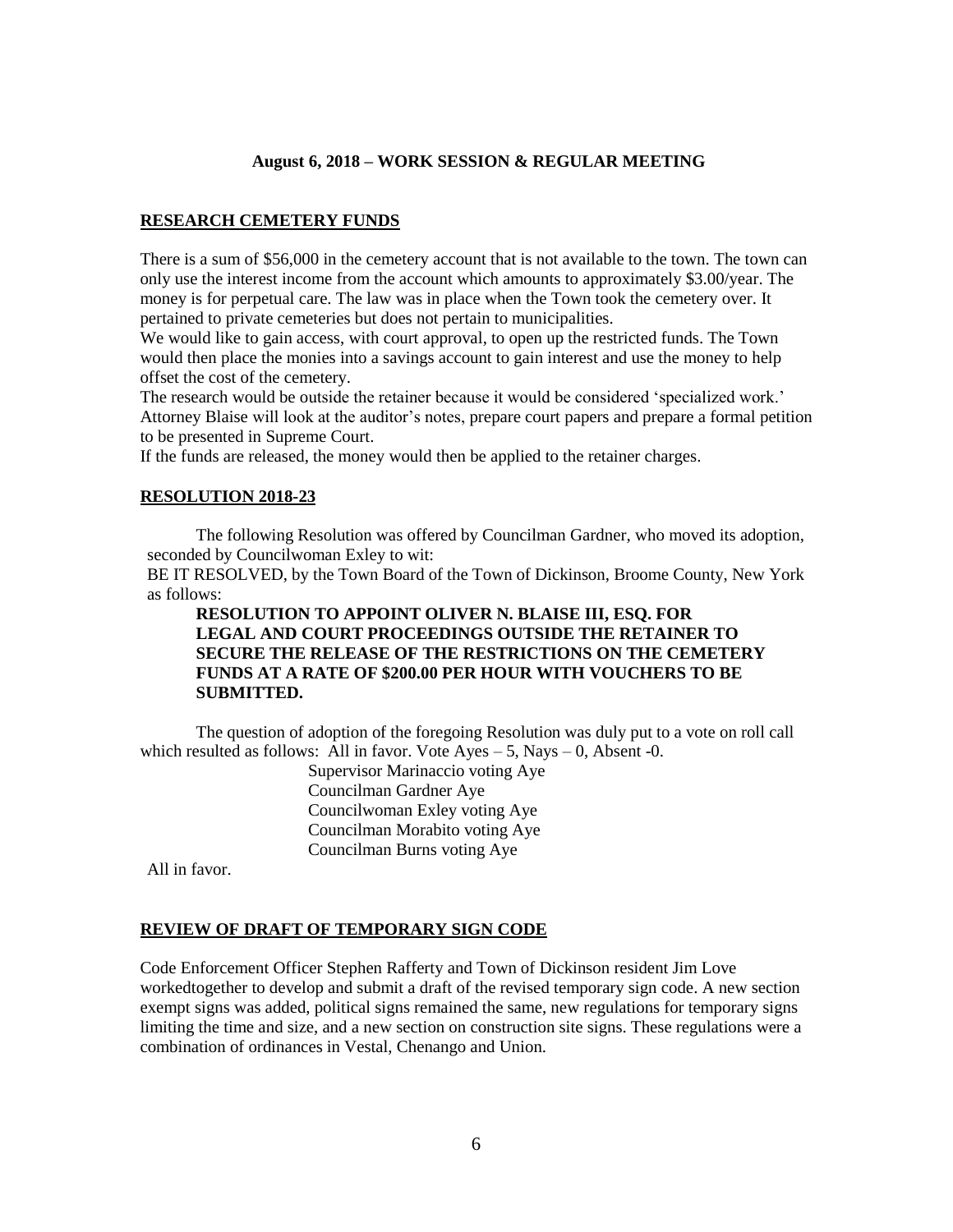The Board Members discussed the proposed changes. Attorney Blaise asked the Board members to take some time to review the revised code and we will re-visit it at the September meeting. If the Board decides to make the changes, we will have to have a public hearing. Mr. Blaise asked the Board Members to ask themselves these questions:

- 1. Do you want to put these requirements in place? Review the limitations.
- 2. Do you want to charge a fee associated with the permits?

Supervisor Marinaccio thanked Mr. Love for his hard work on the sign revisions.

## **RESOLUTION 2018-24**

The following Resolution was offered by Councilwoman Exley, who moved its adoption, seconded by Councilman Morabito to wit:

BE IT RESOLVED, by the Town Board of the Town of Dickinson, Broome County, New York as follows:

## **RESOLUTION PROCLAIMING AUGUST 12, 2018 AS JACK WILLIAMS DAY IN THE TOWN OF DICKINSON.**

The question of adoption of the foregoing Resolution was duly put to a vote on roll call which resulted as follows: All in favor. Vote  $Ayes - 5$ , Nays  $- 0$ , Absent -0.

> Supervisor Marinaccio voting Aye Councilman Gardner Aye Councilwoman Exley voting Aye Councilman Morabito voting Aye Councilman Burns voting Aye

All in favor.

## **COMMITTEE REPORTS:**

#### **PUBLIC WORKS – WATER DEPARTMENT & HIGHWAY DEPARTMENT**

- Public Works Commissioner Kie reported that paving will begin on Old Front Street from **McDonald's** to just past Rosedale Drive, the entrance to **Sunrise Terrace** and Adams Drive, starting the week of August 20<sup>th</sup>. **Broome Bituminous** will be doing the paving.
- Mr. Kie reported that regarding the insulation of the Town Hall, we couldn't meet the criteria for payback.
- Discussion on cost savings of buyout of light poles and conversion to **LED lights** Mr. Kie will research further.
- Code Enforcement Officer Rafferty and Town Engineer Lake submitted the **Mitigation Plan** Update last week.